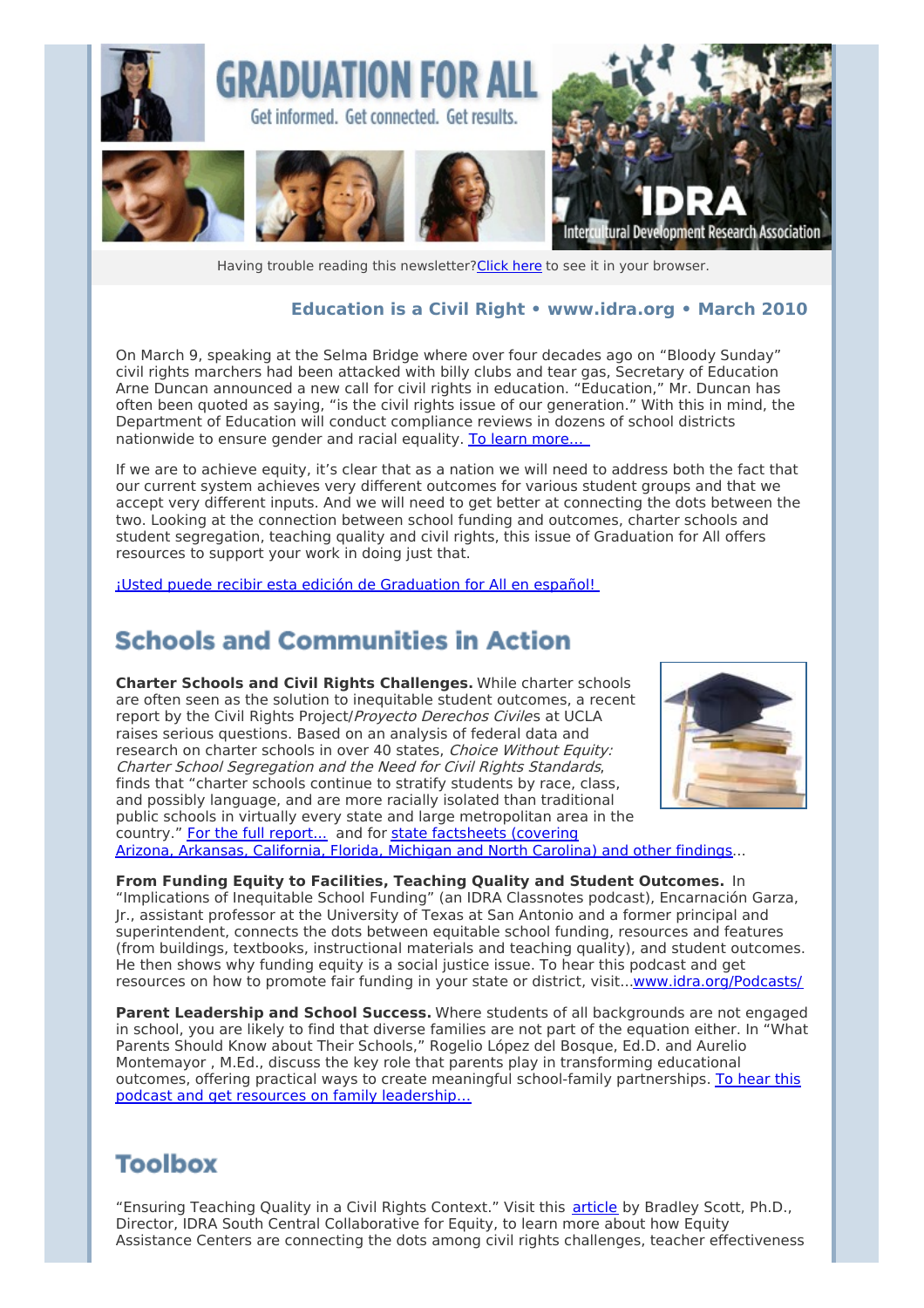and equitable distribution of qualified teachers.

In "Radical Equations: Civil Rights from [Mississippi](http://idra.createsend1.com/t/r/l/ohhkkd/l/k) to the Algebra Project," Robert P. Moses shows why math literacy is integral to the fight for equal citizenship.

For concrete ways to realize the promise of mathematics teaching and learning, visit this series of articles and podcasts featuring Jack Dieckmann, Ph.D., a former senior math education specialist at IDRA:

- Simon Says It's Time for a New Game in [Mathematics](http://idra.createsend1.com/t/r/l/ohhkkd/l/u)
- **Broadening the [Conversation](http://idra.createsend1.com/t/r/l/ohhkkd/l/o) with Parents about Mathematics**
- Student Engagement and the Language of the [Mathematics](http://idra.createsend1.com/t/r/l/ohhkkd/l/b) Class

...and visit ["Professor](http://idra.createsend1.com/t/r/l/ohhkkd/l/n) Jo Boaler's talk about language, equity and math"

## **Youth Voices**

"I never met anyone younger than me that I could honestly say, 'He acts just like me'…So every day I saw Lloyd, and I treated him the way I wanted to be treated when I was his age. He saw himself as a nobody, a failure, even a mistake. I made sure that by 9:10 a.m. he felt like a somebody, a winner and a blessing." - Andre Merritt, Fuller Performance Learning Center, Cumberland County Schools, Second Place High School Winner, IDRA Coca-Cola Valued Youth Program, National Essay Contest. To visit all the winning [essays…](http://idra.createsend1.com/t/r/l/ohhkkd/l/p)



The Intercultural Development Research Association ([IDRA](http://idra.createsend1.com/t/r/l/ohhkkd/l/x)) is an independent, private non-profit organization whose mission is to create schools that work for all children.

Let us hear from you! Have a story of school-community partnership that's raising graduation rates? We welcome your comments, questions and suggestions at [gradforall@idra.org](mailto:gradforall@idra.org?subject=RE%3A Education is a Civil Right). Forward to a Friend! Feel free to share [Grad4All](http://idra.createsend1.com/t/r/l/ohhkkd/l/m) with anyone who shares your passion for every student's success.

Thanks for reading!

Laurie Posner Graduation for All Coordinator Intercultural Development Research Association 5815 Callaghan Road, Suite 101 San Antonio, Texas 78228 210.444.1710

# **IDRA Online**

Visit us on the web! [http://www.idra.org](http://idra.createsend1.com/t/1/l/ohhkkd/l/www.idra.org)

Check out IDRA Classnotes Podcasts at [http://www.idra.org/Podcasts/](http://idra.createsend1.com/t/1/l/ohhkkd/l/www.idra.org/Podcasts/)

## **Contact**

**Intercultural Development Research Association** 

5815 Callaghan Rd., Suite 101 San Antonio, Texas 78228  $(210)$  444-1710

[Click](http://idra.createsend1.com/t/1/u/ohhkkd/l/) here to unsubscribe. • [Click](http://idra.forward-email.com/r/l-2AD73FFF-ohhkkd-l) here to forward to a friend.